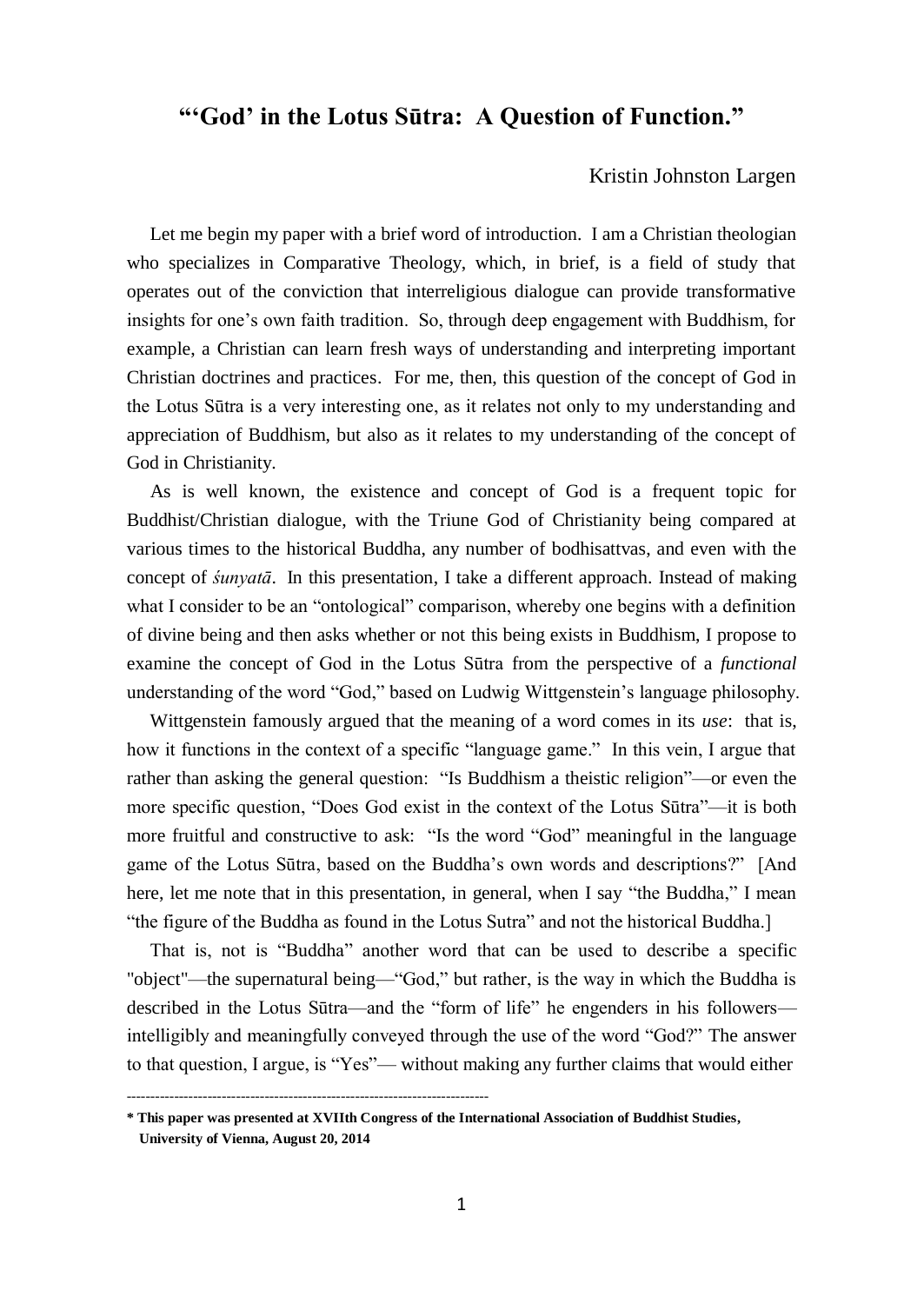identify or distinguish this concept of God from that found in Christianity.

 Thus, in this presentation, I develop a concept of God in the Lotus Sūtra by looking at how the Buddha describes his own activity in divine terms vis-à-vis not only humanity but also the whole cosmos; and also the "form of life" the Buddha commends to his followers.

 This article proceeds as follows. First, I introduce and explain the relevant pieces of Wittgenstein's philosophy, emphasizing his understanding of language as use, the metaphor of language games, and the concept of family resemblances. From there, I turn to the Lotus Sūtra, and examine three specific aspects of the text: the Buddha's use of *upāya* and his compassion, the heavenly, cosmic descriptions of the Buddha and the "form of life" the Sūtra commends to his followers. Using these examples, I illustrate how there is indeed a functioning concept of God present in the Sūtra.

#### **Ludwig Wittgenstein: Use, Language Games and Family Resemblances**

 This article was first delivered as a presentation in Vienna, which necessitated a word of background on Wittgenstein himself, since was born in Vienna, and his family was one of the richest in Europe. The family was large, and their house was a cultural center in the city, hosting some of the most famous musicians of the time for private concerts. And, finally, a famous house he helped design here in the city, Das Haus Wittgenstein, still stands, and currently serves as the cultural department of the Bulgarian Embassy.

 Wittgenstein is a wonderful example of a brilliant scholar who wasn't afraid to change his mind—and in quite a significant way. In his first major work, the *Tractatus Logico-Philosophicus,* Wittgenstein argued that the world consists of existing objects, and language functions in that it creates pictures that correspond to those factual objects. However, in his most famous book, *Philosophical Investigations,* published posthumously, he criticized this earlier work and discarded much of the language theory it presents in favor of a new way of understanding how language works. It is this later theory of language for which he is best known, and that became so influential in the  $20<sup>th</sup>$ century.

 Wittgenstein begins the *Investigations* with a quote from St. Augustine's *Confessions*, in which Augustine explains how he came to understand language. Augustine records that as a child, he watched his elders name an object and then move toward it; he then surmised that the word corresponded to the thing, and he trained himself to make the same sound to signify the same object.

 Wittgenstein summarizes this way of viewing language as follows: "The individual words in language name objects—sentences are combinations of such names. In this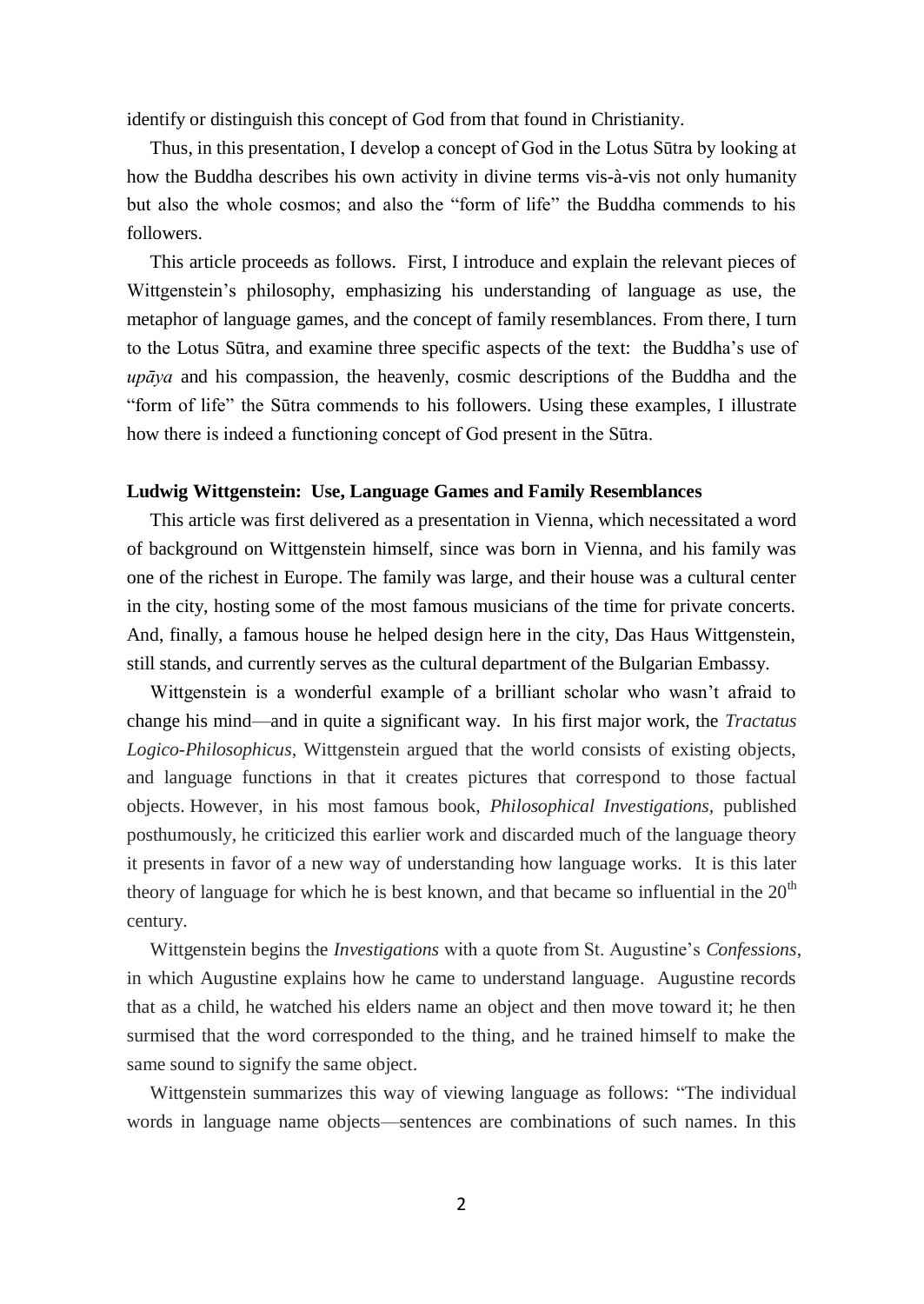picture of language we find the roots of the following idea: Every word has a meaning. This meaning is correlated with the word. It is the object for which the word stands."<sup>1</sup>

 However, he then spends the rest of the book challenging this limited view of language with a new way of thinking: language doesn't primarily serve to identify discrete objects, but rather conveys meaning through the active use of words in a particular context. What does this mean?

## **Use**

Wittgenstein says plainly that "...the meaning of a word is its use in the language."<sup>2</sup> Basically, his point is that a word, standing by itself, may well signify a variety of objects, but it doesn't actually have any *meaning* until it is placed in the larger context of a sentence, a context. Only there, *in situ,* does it come to life and "make sense" literally. For example, if I say the word "ball"—you might immediately think of a soccer ball, or a fancy dinner and dancing kind of event, but until I say more, the word "ball" in and of itself doesn't actually convey meaning, even if you can correlate it to an object. In another place, he says it this way: "*Practice* gives the words their sense."<sup>3</sup> And finally, "Let the use of words teach you their meaning."<sup>4</sup>

 Yet, this is not the end of the matter. When Wittgenstein talks about the "use" of words, and the necessity of contextualization, he doesn't mean merely the place of words in a sentence. Instead, for words to "work"—that is, to convey meaning and to "make sense"—they have to function not only within a larger sentence, but even more within a specific "language game" in which the rules of the game dictate what can and cannot be meaningfully said. As Fergus Kerr notes, Wittgenstein realized that "all our concepts are rooted, not in intellectual reasoning but in *speaking*, and that means speaking as a component of an *activity*, such as (his examples) being told a story, being taught to sing, to guess riddles, to make a joke, to ask, thank, curse, greet and pray."<sup>5</sup> This is where the concept of a "language game" becomes important.

#### **Language Games**

 Wittgenstein uses the concept of a "language game" to describe a specific, delineated form of discourse that has its own rules and its own conventions. So, for example, telling

1

<sup>1</sup> Ludwig Wittgenstein, *Philosophical Investigations,* translated by G. E. M. Anscombe, (Englewood Cliffs, NJ: Prentice Hall, 1958), 1.1.

<sup>2</sup> Ibid., 1.43.

<sup>3</sup> *Culture and Value,* 85.

<sup>4</sup> *Philosophical Investigations,* IIxi, 220.

<sup>5</sup> Fergus Kerr, "Transubstantiation after Wittgenstein," in *Modern Theology* 15:2 (April 1999), 118.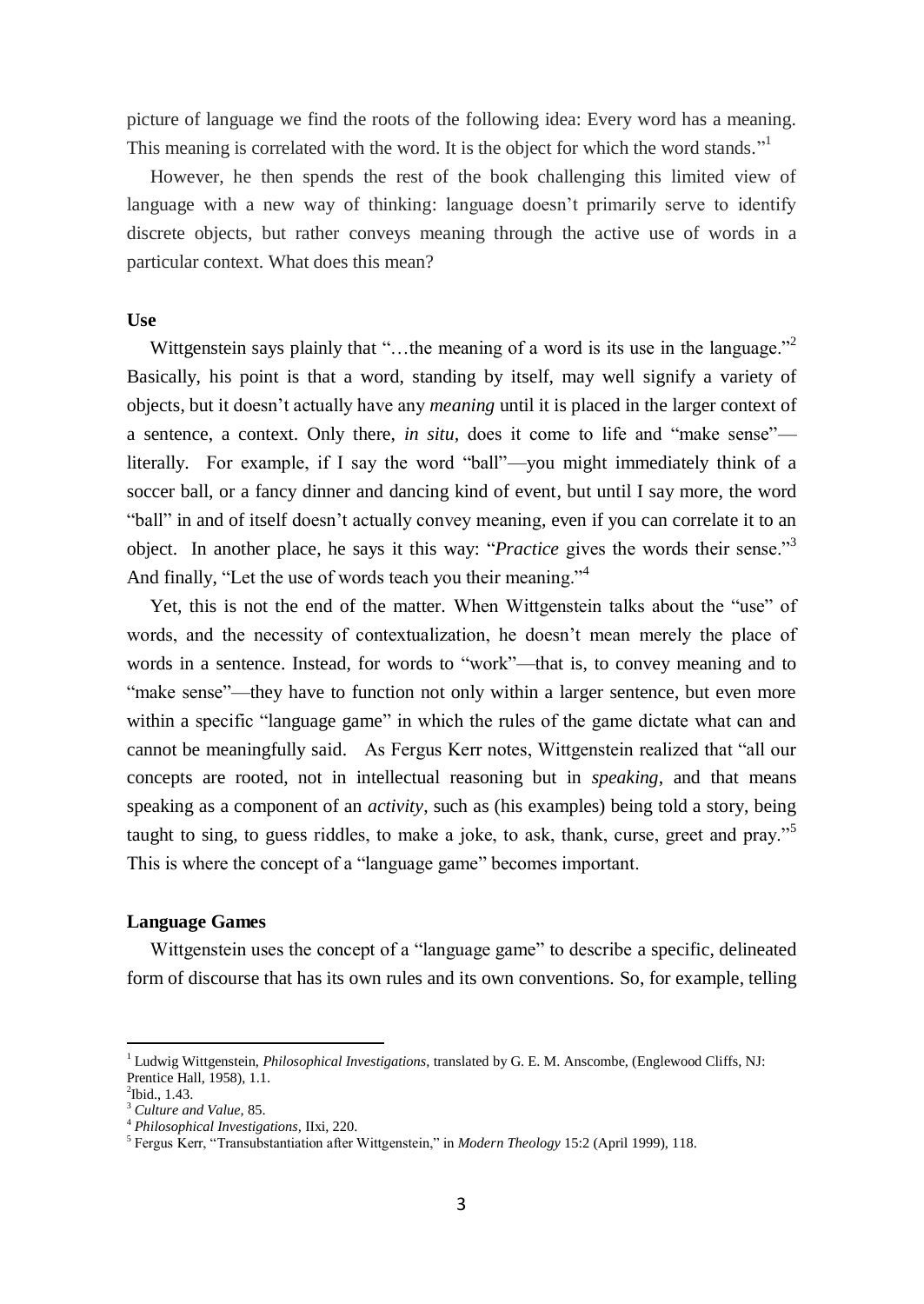a joke is different from conducting a job interview, which is different from telling a story, which is different from giving a public lecture.

 The same words may be used in all four games, but their meaning might differ greatly in each. And, before you can use words correctly in a specific game, you need to know the rules. The point here is that words, then, also reveal something of the game itself—and also the players, and the way they understand reality.

 This has important ramifications for how one understands religious discourse. So, for example, imagine two people who use "God" regularly in their daily discourse: one person says "God was really looking out for me today," and the other person says, [excuse my language] "Goddamn it." In each case, the meaning of the same word reveals a very different language game, and may well indicate that the two individuals have very different understandings of the word "God. The former statement reveals a language game in which God exists and is active in the world, and the latter reveals a form of life in which God does not exist [one doubts that particular curse is meant to literally draw down divine wrath, whatever that would look like].

 Thus, Wittgenstein says, "The way you use the word 'God' does not show *whom* you mean – but rather, what you mean."<sup>6</sup> His point is that the word "God" doesn't so much as indicate a specific object or "person," but rather conveys much more than that: who I am and the sort of relationship I have to God—or not. In short, it reveals something of the larger framework that shapes my life.

 Ultimately, then, it is fair to say that Wittgenstein came to the conclusion that religious language is less about convincing someone of the truth of this or that doctrinal proposition, but rather it is about living a certain kind of life. Thus, he said, "Life can educate one to a belief in God."<sup>7</sup> His point was that even the words "belief" and "God" find their meaning not even simply in this or that sentence, but in the larger life "game" in which those sentences are formed and conveyed.

#### **Family Resemblances**

 Another important point remains to be said about this idea of language games, and that is that they are not entirely self-contained and independent. Instead, much like "games" in general, they have some characteristics in common, and thus some overlap even though there isn't one single thing that unites them all: these common characteristics Wittgenstein calls "family resemblances."

1

<sup>6</sup> *Culture and Value,* 50.

<sup>7</sup> Ibid.*,* 86.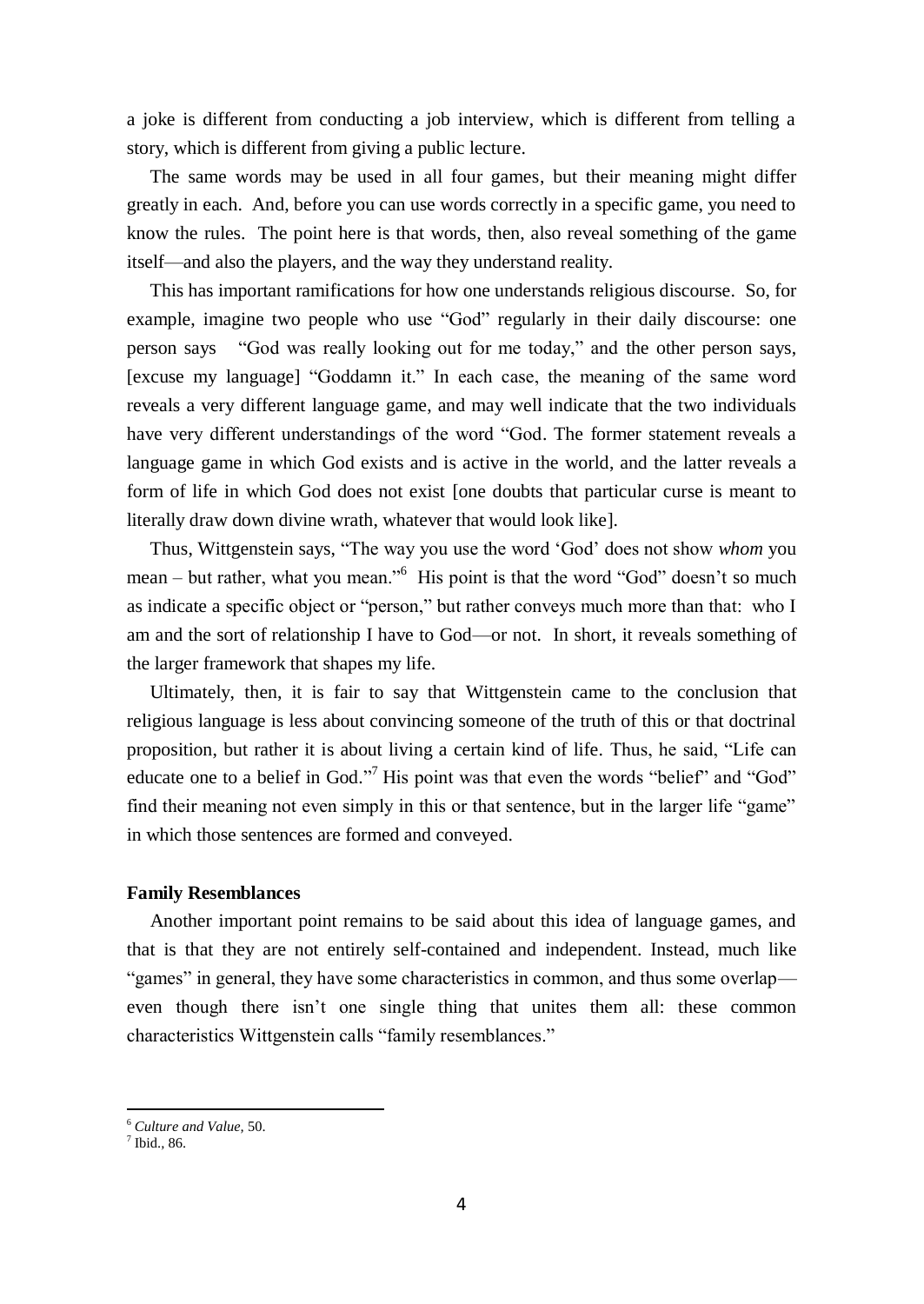He writes, "I mean board-games, card-games, ball-games, Olympic games, and so on. What is common to them all?...For if you look at them you will not see something that is common to *all,* but similarities, relationships, and a whole series of them at that ….the result of this examination is: we see a complicated network of similarities overlapping and criss-crossing: sometimes overall similarities, sometimes similarities of detail. I can think of no better expression to characterize these similarities than 'family resemblances'."<sup>8</sup>

 His point is that in the same way that you can see certain characteristics popping up again and again in a picture of a large extended family, although not in everyone—red hair, tallness, dimples, etc.—all games have certain things in common, though there is no one thing they all share. This means that, for example, even if I don't know how to play chess, if I know how to play checkers, some aspects of the game will be familiar to me. Much must be learned, of course, in the new game, but if I know something about how games work—especially board games—I already have some frame of reference that can guide me as I learn the rules of chess. The concept of family resemblances is of critical importance. It is what keeps the lines of communication open between gameplayers, and keeps connections between the use of words in different games.

#### **Ramifications and Relevance for the Work at Hand**

 There are two important ramifications of Wittgenstein's thought for the analysis of the Lotus Sūtra that follows. First, we must seek the criteria for using "God" in the context of the Lotus Sūtra within the sutra itself, and not simply impose criteria from another language game onto the Sūtra from without. Again, Wittgenstein says: "The criteria of what can sensibly be said of God are to be found *within* the religious tradition…..the criteria of meaningfulness cannot be found *outside* religion, since they are given by religious discourse itself."<sup>9</sup> This allows us to examine the meaningfulness of the concept of "God" using the standard set by the Sūtra itself, not demanding that it conform to the rules of a very different game.

 But, at the same time—and this is the second key point—the use of "God" in the Lotus Sūtra may well bear some "family resemblance" to the way it is used in the Bible, specifically, and in Christianity more generally. This means that one can and should expect that there might be some interesting correspondence and complementarity in the way "God" is described and used in both games.

1

<sup>8</sup> *Philosophical Investigations,* I.66-67.

<sup>9</sup> D.Z. Phillips, *Wittgenstein and Religion,* (London: MacMillan Press, 1993), 3.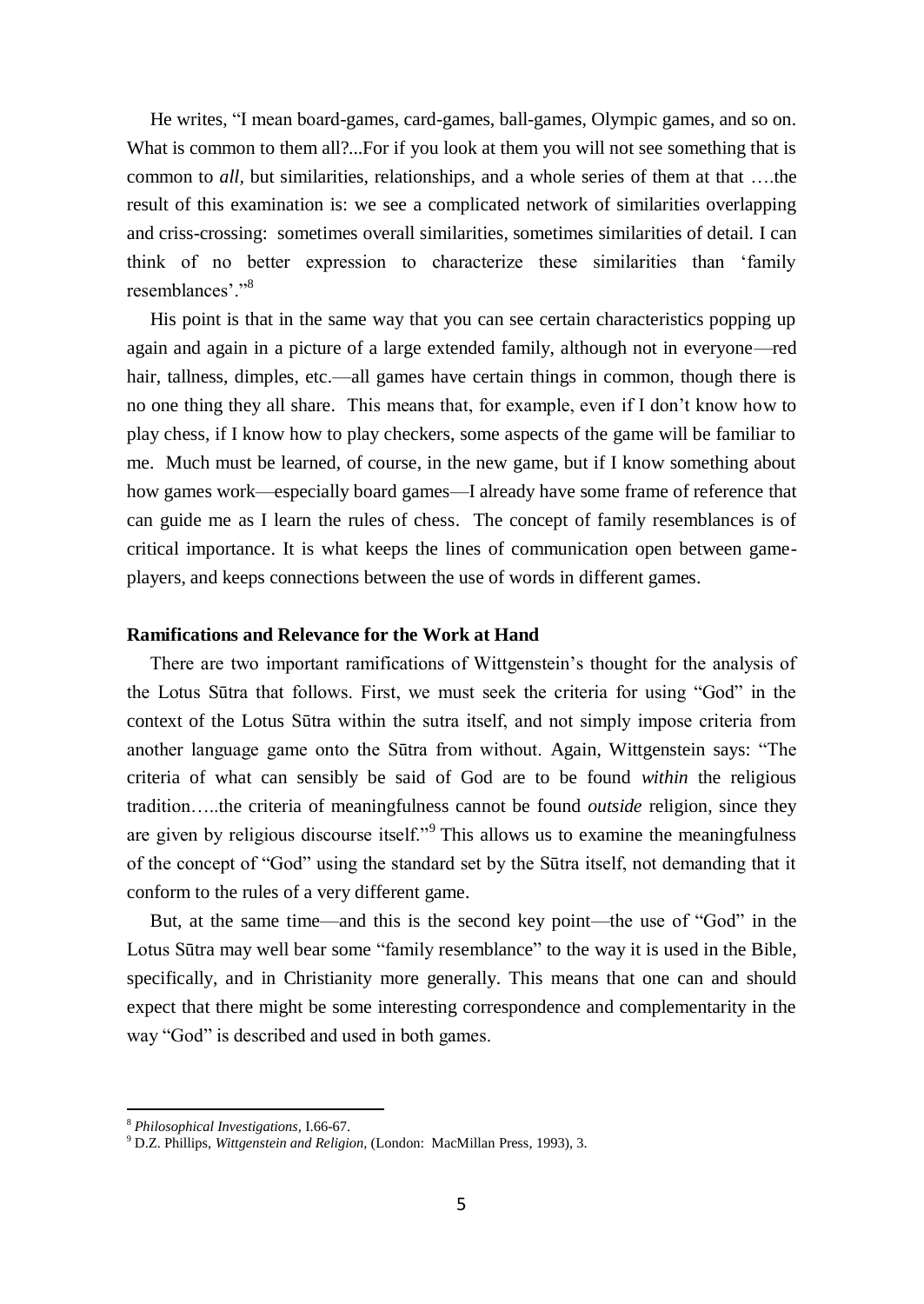Yet, at the same time, it means that I do not have to prove that it is the "same" God in both, nor do I have to prove some unitary, universally-agreed upon definition of God in order to be able to talk meaningfully about the concept of God in the Lotus Sūtra. Thus, Wittgenstein's understanding of language guards both the unique context of the Lotus Sūtra and allows it its own integrity when speaking of God, and also leaves open the possibility for comparison and correspondence with other religious language.

#### **The Lotus Sūtra**

 $\overline{a}$ 

 At this point, I want to turn to the Lotus Sūtra itself, arguing that, according to the "language game" of the Sūtra, it does in fact makes sense to talk about the concept of "God" within it. And, let me also note here at the beginning of this section that some of my sources come out of the Rissho Kosei-Kai interpretation, which I am finding interesting and fruitful—but I recognize there are other differing perspectives on the Sūtra as well.

#### **The Liberating Work of the Buddha: Skillful Means & Compassion**

 First, the Lotus Sūtra clearly emphasizes the liberating work of the Buddha, whose boundless compassion stretches through all realms of the world. In fact, one might argue that this is a main theme—if not the main theme—of the Sūtra as a whole. Gene Reeves writes, "There are, obviously many ways to read a sutra, perhaps especially this sutra! I take it to be primarily a religious text, that is, a text whose primary aim is soteriological."<sup>10</sup> I recognize the problems inherent in the language of "soteriological," but I accept Reeves' premise that the point of the sutra [indeed, I would say the overarching point of the Buddha's teachings in general] is enlightenment, deliverance from suffering and "rescue." If this is the case, then asking the question, "Who is the Buddha in the Lotus Sūtra?," we are led to the answer, "The Buddha is the one who saves." But that's not all: the Buddha doesn't just "save," the Buddha saves everyone, even those that one would assume are beyond saving.

 Perhaps nowhere do we see this more clearly than in chapter 12, "Devadatta." Stephen Teiser and Jacqueline Stone write that this chapter "…was widely interpreted as extending the promise of Buddhahood to persons seen as having particular obstacles to liberation….Devadatta would have been well known to the sūtra's early devotees as the Buddhist archetype of an evildoer."<sup>11</sup>

<sup>&</sup>lt;sup>10</sup> Gene Reeves, "The Lotus Sutra as Radically World-affirming," in *A Buddhist Kaleidoscope, 178*.

<sup>11</sup> Stephen F. Teiser and Jacqueline I. Stone, "Interpreting the *Lotus Sūtra,"* in *Readings of the* Lotus Sūtra, edited by Stephen Teiser and Jacqueline Stone, (New York, NY: Columbia University Press, 2009), 21.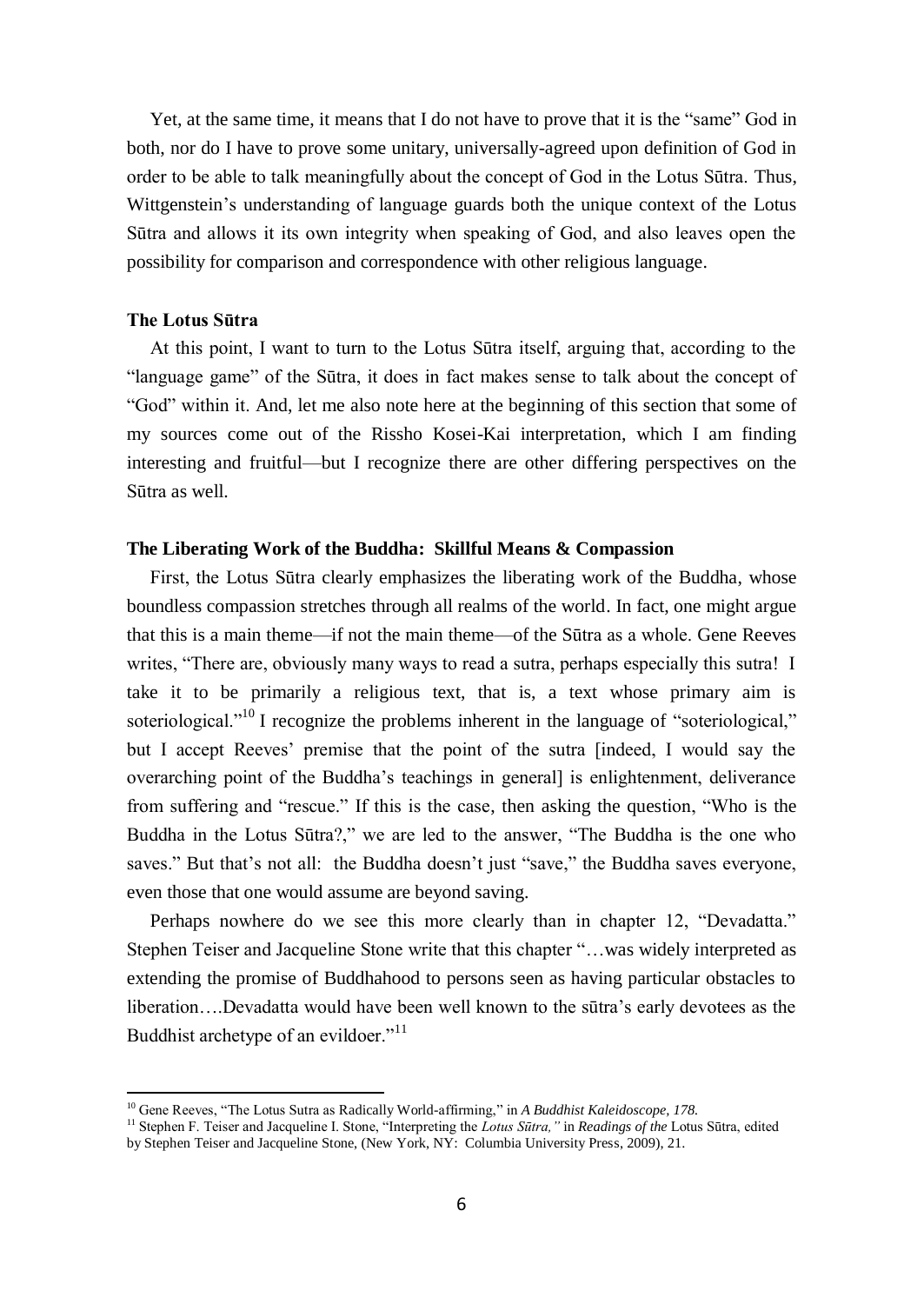In this chapter, not only does the Buddha promise that Devadatta will attain Buddhahood, he also encourages Manjushri to recount the story of the eight-year old daughter of the dragon king Sagara, who attained enlightenment quickly—to the disbelief of all. However, despite their doubts, before their eyes, she [well, "he"—she changes into a man first] attains enlightenment and preaches the Law "for all living beings everywhere in the ten directions,"<sup>12</sup> with limitless results. This story—as well as many others—supports the idea that the Lotus Sūtra clearly teaches that the Buddha is in a positive relationship to all beings, and seeks to facilitate their liberation.

#### *Upāya*

 Intimately related to the Buddha's boundless compassion is his use of *upāya—*skillful means, which is another central teaching of the Sūtra. It is widely accepted that it is only the compassionate purpose for which these means are used that can justify and even commend the Buddha's use of *upāya,* which, in any other context would be interpreted as deceitful behavior and unworthy of the Buddha.

 Why does a Buddha appear in the world? The Buddha says, "The Buddha Bhagavat appear in this world to cause sentient beings to aspire toward purity and the wisdom and insight of the buddhas. They appear in this world to manifest the wisdom and insight of the buddhas to sentient beings…They appear in this world in order to cause sentient beings to enter the path of the wisdom and insight of a Buddha<sup> $13$ </sup> And, in order to do this, the buddhas have a variety of means, and they use them all—whatever best serves the needs of the listener.

 The place *par excellence* in the Sūtra where this tool of *upāya* is explained and justified is the parable of the burning house, of course. But this same message is repeated over and over with a variety of different images: the fabricated city of rest, the poison, the father and the wayward son. Even though the images vary, the message stays the same: "Be it in the parable of the magic city or the parable of the burning house, the suggestion is clear that skillful means are to be used for getting the willing cooperation of those whose despondency, disinterest, bad habits, or ignorance prevent them from doing what is ultimately for their own benefit."<sup>14</sup>

 We see this also in the parable of the medicinal herbs, in which the Buddha compares his teaching to a great cloud of rain that waters every kind of different plant in the world,

<sup>12</sup> *The Lotus Sutra,* 188.

<sup>&</sup>lt;sup>13</sup> All quotations from *The Lotus Sūtra* are from *The Lotus Sutra*, translated by Tsugunari Kubo and Akira Yuyama, (Berkeley, CA: Numata Center, 2007), 30.

<sup>14</sup> John Mayer, "Reflections on the Threefold Lotus Sutra," in *A Buddhist Kaleidoscope: Essays on the Lotus Sutra,*  edited by Gene Reeves, (Tokyo: Kosei Publishing Co., 2002), 154-155.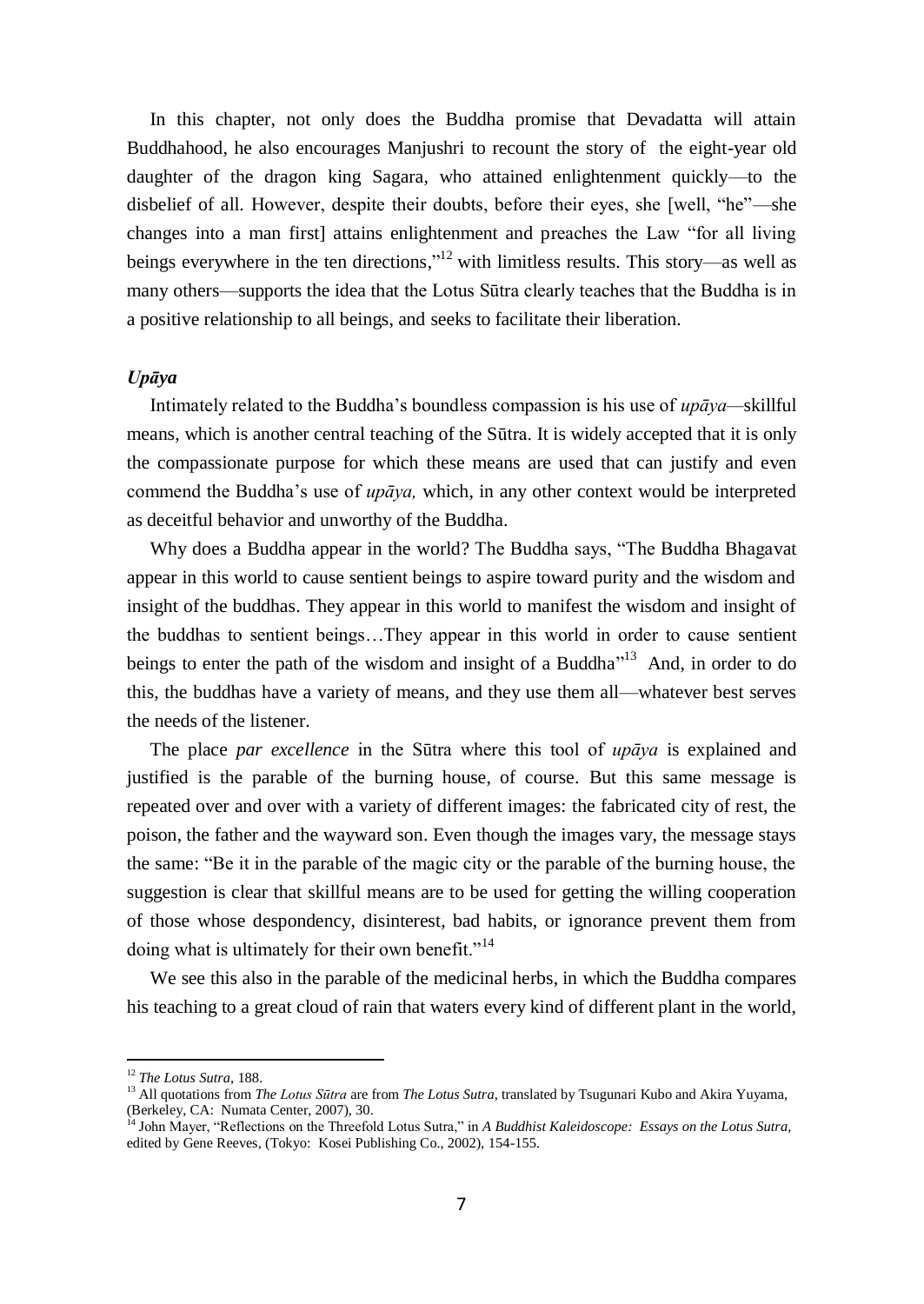according to its optimal allotment. Thus, he says, "The Tathāgata, perceiving the faculties of sentient beings—whether they are sharp or dull, diligent or idle—explains the teachings according to their capacities in a variety of immeasurable ways, gladdening and benefiting them all."<sup>15</sup>

Another metaphor, used by Nikkyo Niwano, expresses the same idea:

Radio and television stations emit electric waves, in the hope that as many people as possible will receive them through their television sets and radios. In the same way, the Original Buddha exists in every part of the universe, ready to save all beings of the universe. He instructs [humans], animals, and plants; and salvation means the full manifestation and complete development of the life essential to each form of life according to its true nature.<sup>16</sup>

## **The Buddha's Omniscience, Omnipresence, Timelessness**

 Clearly then, the Buddha as presented in the Lotus Sūtra cannot be simply equated to Gautama Buddha—Śakyamuni. In reality, the Buddha possesses all the attributes one might imagine being associated with 'God': specifically for the purposes of this argument, the Sūtra is clear that the Buddha is omniscient, omnipresent, and timeless. Nowhere is this more clearly stated than in Chapter 16, "The Life Span of the Tathāgata."

 In this chapter, the Sūtra teaches that the human lifespan of Gautama Buddha was itself an expedient means, because the Buddha knows that if he were simply to remain in the world, people would take him for granted, and disparage his teaching. He says, "If they see the Tathāgata always existing without extinction, they then become proud, selfwilled, and negligent. The thought that the Buddha is difficult to meet and that he is to be respected cannot awaken in them."<sup>17</sup>

 The Buddha then makes clear that "…his birth, renunciation, practice, awakening, and entry into nirvāna are…the expedient devices by which he constantly teaches and liberates others. In other words, the doctrine of skillful means expounded earlier in the sutra as the Buddha's method of teaching is here transposed to the very events of his own biography."<sup>18</sup>

<sup>&</sup>lt;sup>15</sup> The Lotus Sutra, "Herbs," 96.

<sup>&</sup>lt;sup>16</sup> Nikkyō Niwano, *Buddhism for Today: A Modern Interpretation of the Threefold Lotus Sutra, (New York:* Weatherhill, 1980), xxvi.

<sup>&</sup>lt;sup>17</sup> The Lotus Sutra, "The Lifespan of the Tathagata," 225.

<sup>&</sup>lt;sup>18</sup> Teiser and Stone, 23.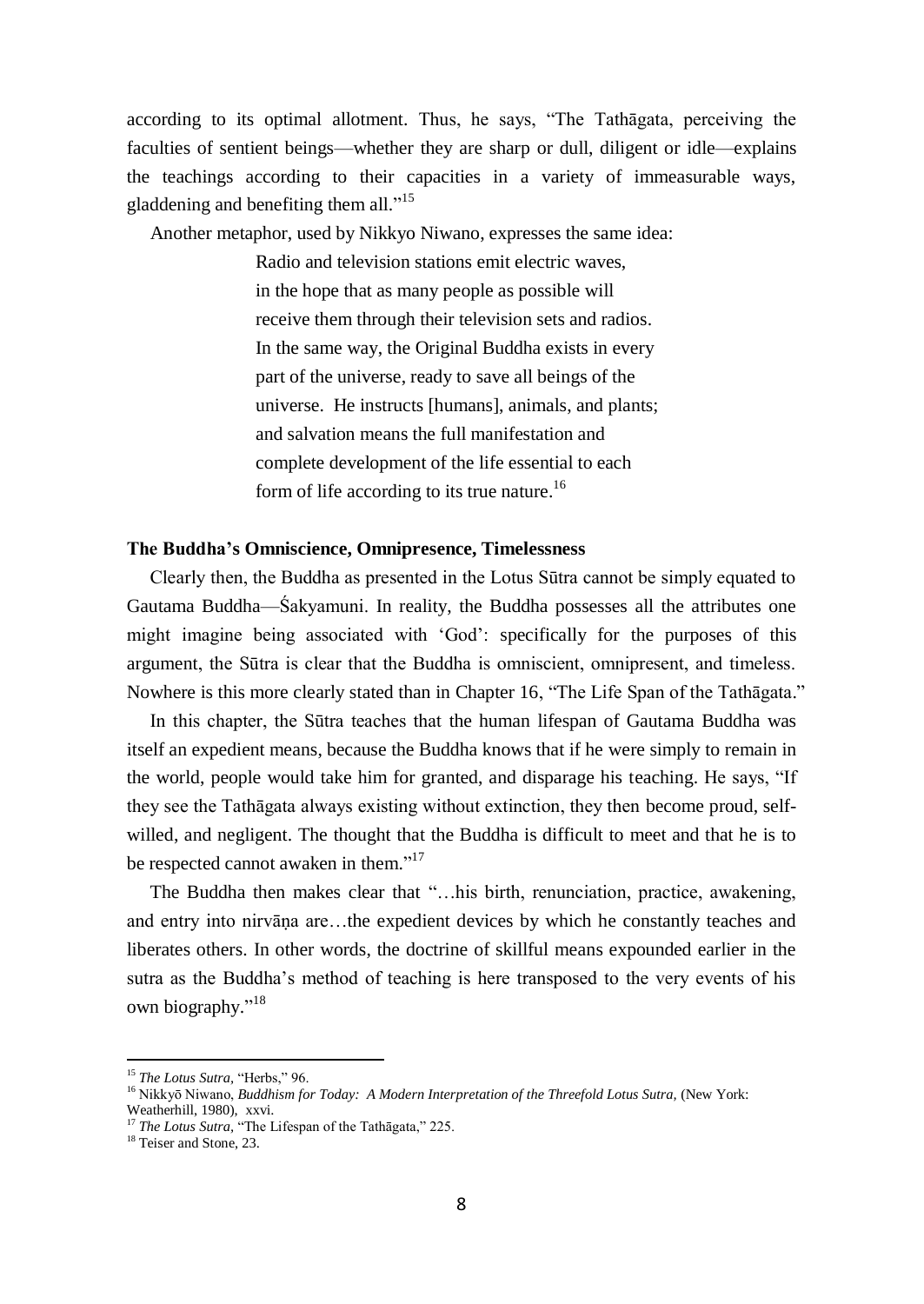However, the Buddha is not only timeless, he also has the supernatural powers one would associate with divinity. We see this throughout the Sūtra, but this point is emphasized particularly in chapter 21, "Transcendent Powers of the Tathāgata." This short chapter is focused on the display of the Buddha's powers before an immeasurable host of worshippers: he extends countless beams of light from his body—extending his tongue to heaven in the process—and shakes the earth with the sound of his snapping fingers—multiplying his actions in the manifestation of countless Buddhas.

 The point here—as in other similar examples throughout the Sūtra is to emphasize that "The Buddha here is a master of space and time, playing with them as he likes. His revelation from the stupa of Many Jewels tells us why: he is a being of almost infinite extent and duration who appears in particular times and places through the expedient device of self-conjuring." <sup>19</sup> This particular revelation, found in chapter 11, "The Appearance of a Jeweled Stupa," depicts the Buddha as manifesting his body as a great jeweled tower: "five hundred *yojanas* in height and two hundred and fifty *yojanas* both in length and depth," festooned with jeweled bells, banners and precious stones, and giving off a fragrance of sandalwood. 20

 Thus, we must conclude that the Lotus Sūtra makes a decisive effort to enlighten the reader to the fact that "…the Śakyamuni Buddha referred to here is not the historical Gautama but rather the Awakened One who occupies a realm beyond history….who chooses to reenter history and engage in human events in order to save living beings from their state of misery and dissatisfaction. He is the constantly abiding Śakyamuni, the father of the world, who, as depicted in Chapter 3 of the sutra, behold his children trapped in a burning house and offers all kinds of expedient devices to free them."<sup>21</sup>

## **Buddhist "Form of Life"**

 This, then, relates directly to another characteristic of the Buddha, according to the Lotus Sūtra—the relationship he engenders with all living beings, particularly those who hear his teaching and trust him. One of the most important aspects of Wittgenstein's description of how language works is the way it which it facilitates a specific kind of life as you "practice" it—remember his quote about believing in God. Thus, to conclude this article I want to say a bit about the "form of life" the Sūtra commends to its hearers: both the specific actions to which listeners are called, but even more, specific dispositions for those who hear it. There are many places in the Sūtra one might go to find examples, but let's begin with chapter 10, "The Expounder of Dharma." This

<sup>&</sup>lt;sup>19</sup> Carl Bielefeldt, "Expedient Devices," in Teiser and Stone, 77.

<sup>20</sup> *The Lotus Sutra,* 167.

<sup>21</sup> Ruben Habito, "Bodily Reading of the *Lotus Sūtra,* in Teiser and Stone, 192.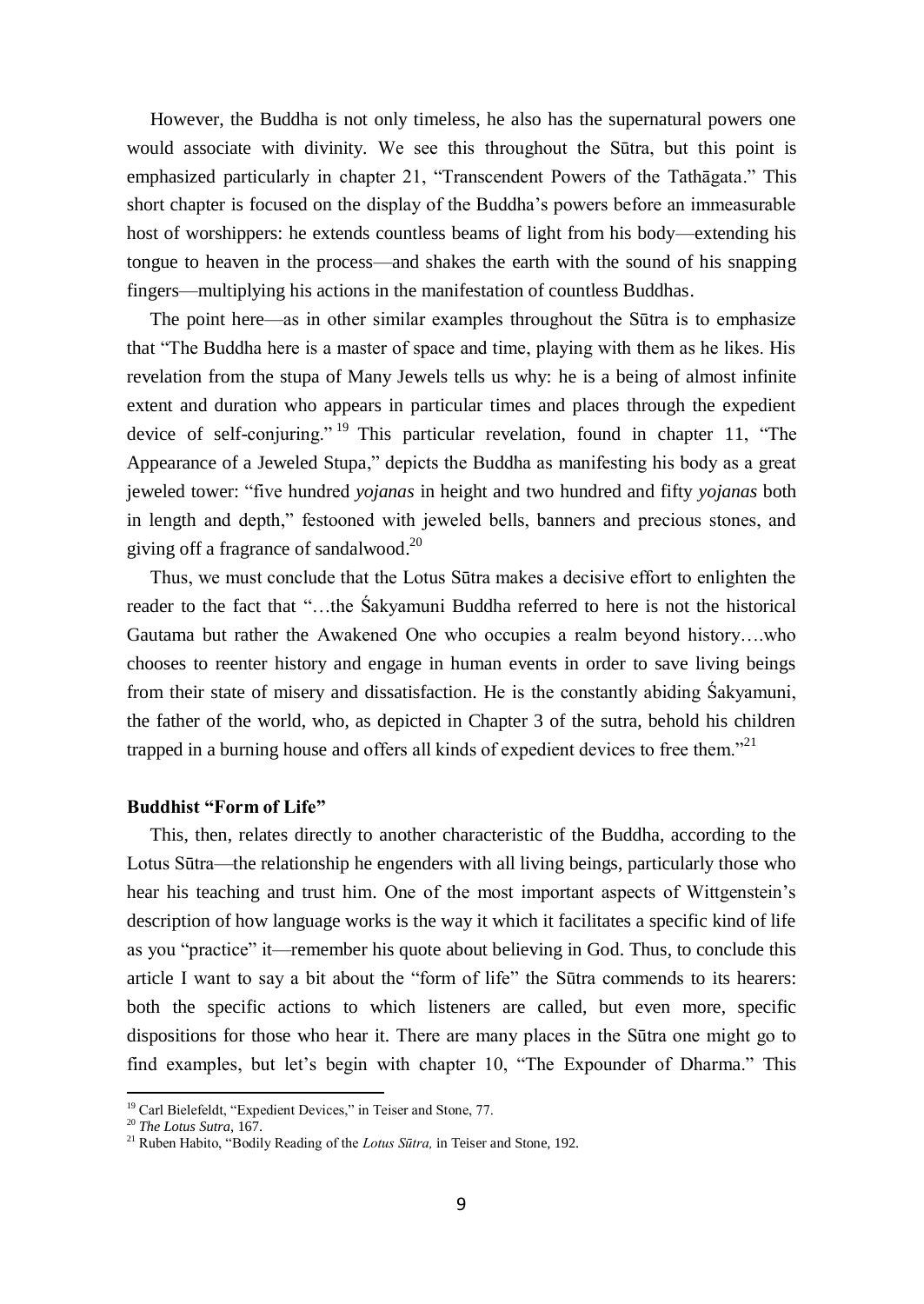chapter is dedicated to the power of the Lotus Sūtra and its unquestioned status as the highest wisdom. In particular, in this chapter, listeners are exhorted to "preserve, recite, explain, and copy even a single line of the *Lotus Sutra*."<sup>22</sup>

 Indeed, even simply hearing a single verse of the *Sutra* ensures that they will receive the Buddha's prediction of attaining "highest, complete enlightenment."<sup>23</sup> Throughout the Sūtra these particular activities—hearing it, attending to it, speaking it and writing it—are all commended to those who would receive its benefits.

 The point here, is that the Sūtra intends to *do* something—to affect a change in one's life: in short, hearing and taking the Sūtra to heart is meant to make a difference facilitating a particular way of being in the world, that accurately can be called the "bodhisattva way." Gene Reeves writes:

> What, then, does it mean to be a bodhisattva? Basically, in the Lotus Sutra it means using appropriate means to help others. And that finally, for the Lotus Sutra, what Buddhism itself is….The Lotus Sutra, accordingly, is a prescription of a medicine or religious method for us—and, therefore, at once both extremely imaginative and extremely practical. $^{24}$

 Thus, he goes on to say: "That is, I think [the Sutra's] main purpose is not to teach Buddhist doctrines or refute other interpretations or forms of Buddhism, but to induce the reader's heart, and especially behavior, in a certain way." <sup>25</sup> Jan Nattier says something similar: "In place of gradual self-cultivation, the *Lotus* proposes a model of sudden progress…in which the definitive turning point is the realization that there is just one vehicle and that we are all destined for Buddhahood. The proper response, then, is one of joy, gratitude, and acceptance."<sup>26</sup> For Wittgenstein, this is a central component of the meaning of language—and specifically its use: the creation of certain patterns of behavior and shared responses among people formed by a specific language game.

## **Conclusion:**

 In this brief examination, I hope to have demonstrated that, if we use the understanding of language use proposed by Ludwig Wittgenstein, we can indeed

<sup>22</sup> *The Lotus Sutra,* 157.

 $^{23}$  Ibid.

<sup>&</sup>lt;sup>24</sup> Gene Reeves, "Appropriate Means," 386.

<sup>&</sup>lt;sup>25</sup> Gene Reeves, "Appropriate Means," 384.

<sup>&</sup>lt;sup>26</sup> Jan Nattier, "Gender and Hierarchy in the *Lotus Sūtra*," in Teiser and Stone, 100.